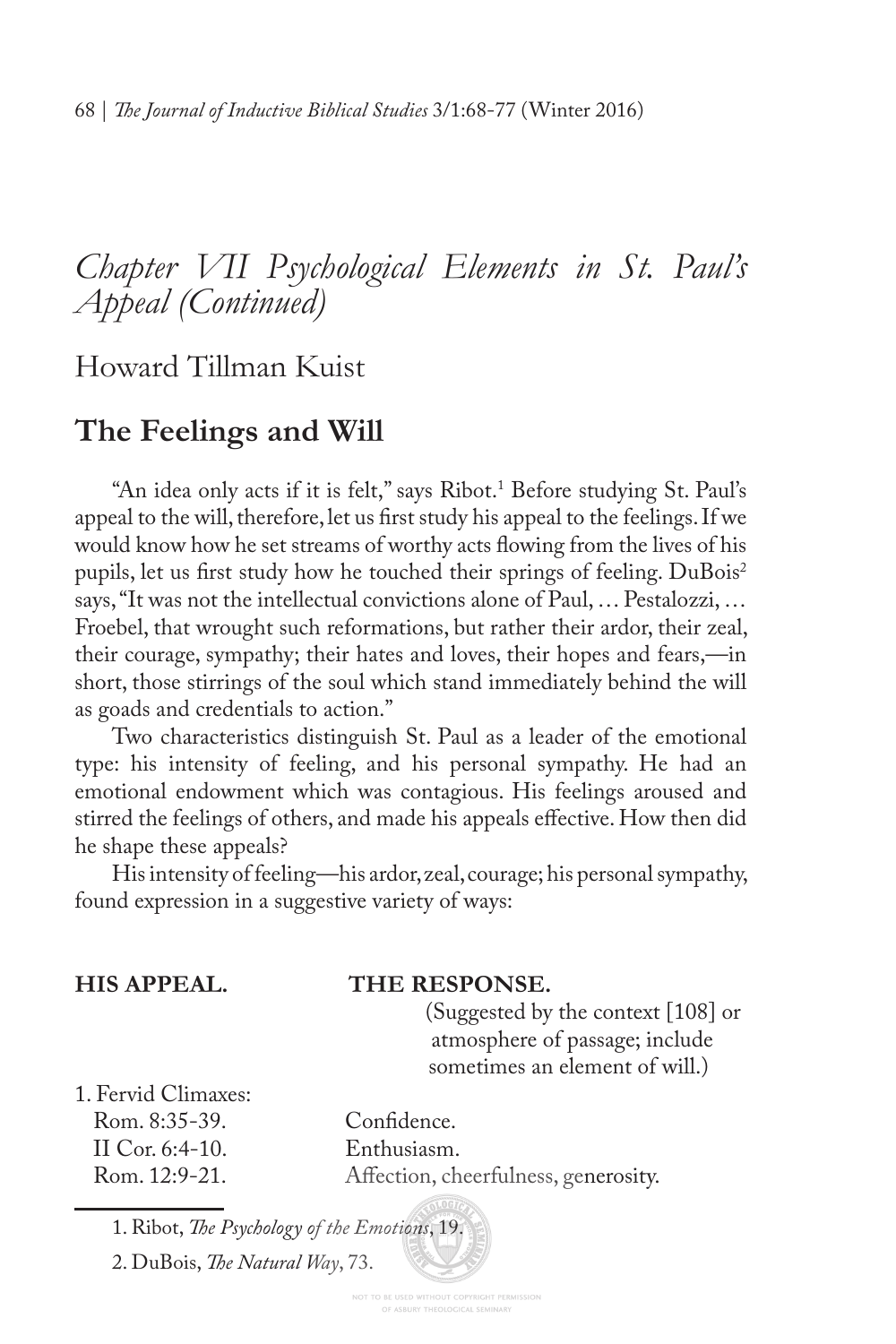Chapter VII Psychological Elements in St. Paul's Appeal (Continued)| 69

| 2. Vivid Descriptions:      |                                     |
|-----------------------------|-------------------------------------|
| Acts 20:18-38.              | Endearment ("wept sorekissed him"). |
| I Cor. 4:11-13.             | Sympathy.                           |
| I Cor. 9:19-22.             | Sympathy.<br>"to feel               |
| I Cor. 11:23-38.            | Sympathy. -<br>with."               |
| Phil. 4:1-13.               | Contentment.                        |
| I Thess. 2:2.               | Sympathy.                           |
| I Thess. 2:9-12.            | Affection.                          |
| I Thess. 2:17-20.           | Longing.                            |
| I Thess. 3:1-10.            | Comfort.                            |
| I Thess. 4:13-18.           | Comfort.                            |
| II Tim. 1:3-5.              | Trust.                              |
| II Tim. 3:10-11.            | Trust.                              |
| 3. Pointed Questions:       |                                     |
| Acts 26:27.                 | Desire.                             |
| I Cor. 6:1-5; 11:22.        | Shame.                              |
| I Cor. 6:3.                 | Wonder.                             |
| I Cor. 6:15.                | Reverence.                          |
| I Cor. 14:26.               | Edification.                        |
| I Cor. 9:1-8.               | Indignation.                        |
| II Cor. 11:22, 23.          | Sympathy.                           |
| II Cor. 11:29.              | Confidence.                         |
| Gal. 3:1-5.                 | Trust.                              |
| II Thess. 2:5.              | Trust.                              |
| $[109]$                     |                                     |
| 4. Grave Warnings:          |                                     |
| I Cor. 10:12, 13.           | Dependence.                         |
| I Cor. 15:34.               | Shame.                              |
| I Cor. 16:22.               | Love.                               |
| Phil. 3:2.                  | Confidence.                         |
| 5. Sympathetic Expressions: |                                     |
| 11 Cor. 2:4.                | Affection.                          |
| II Cor. 1:3-6.              | Comfort.                            |
| II Cor. 1:7.                | Hopefulness.                        |
| II Cor. 2:3.                | Joyfulness.                         |
| II Cor. 5:1-4.              | Expectancy.                         |
| II Cor. 7:2, 3.             | Cordiality.                         |
| Col. 2:2.                   | Comfort.                            |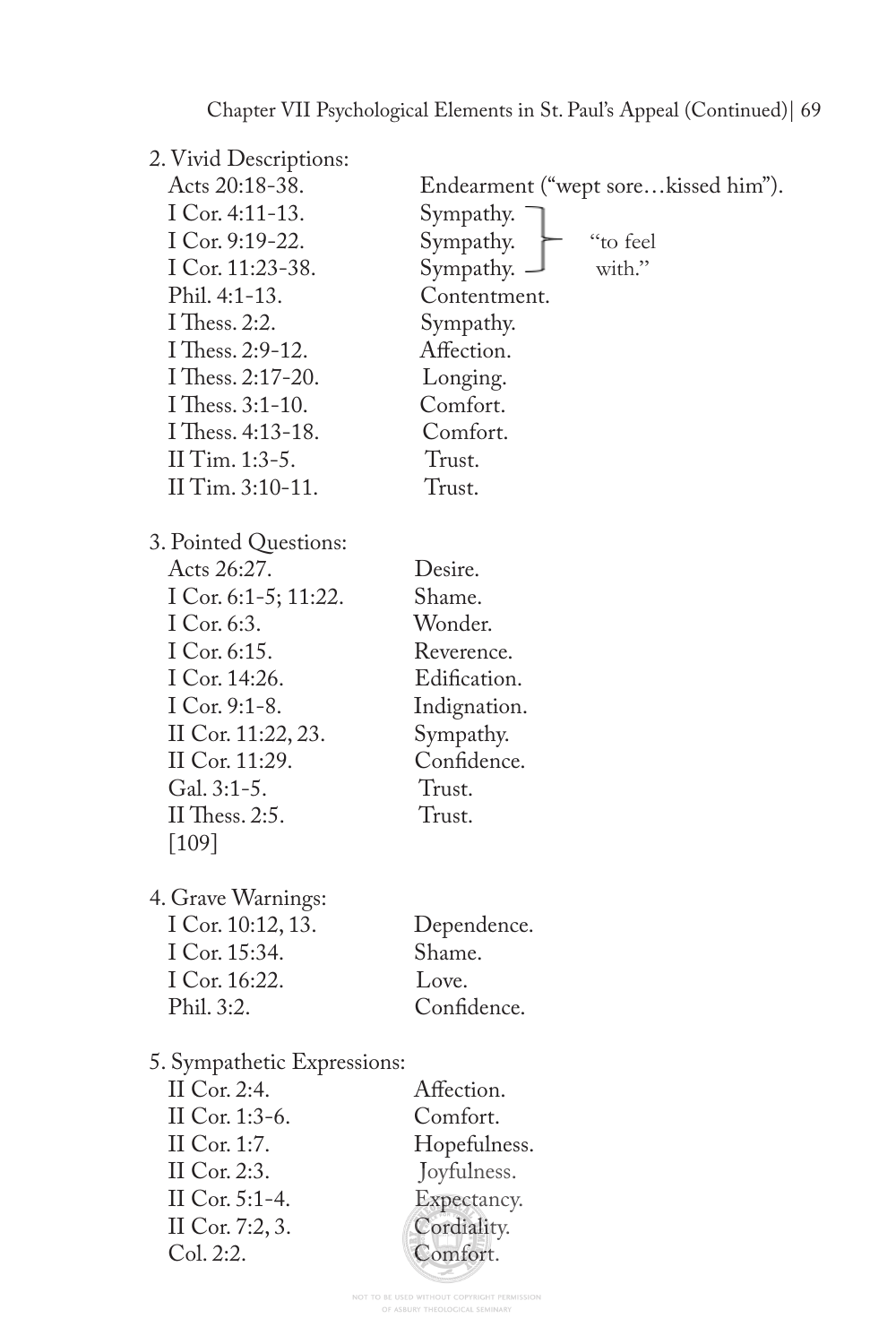70 | *Te Journal of Inductive Biblical Studies* 3/1:70-77 (Winter 2016)

| Phil. 2:28.      | $\int$ oy.   |
|------------------|--------------|
| II Cor. $3:12$ . | Hopefulness. |
| II Thess. 2:16.  | Comfort.     |

His appeal is also seen in his use of:

6. Endearing appellatives:

|     | Brethren.                   | Rom. 1:13; 7:1.                |
|-----|-----------------------------|--------------------------------|
|     |                             | I Cor. 1:10; 14:20, 26.        |
|     |                             | II Cor. 13:11.                 |
|     |                             | Gal. 3:15; 4:12, 28, 31; 6:18. |
|     |                             | Phil. 1:12; 3:17; 4:1, 8.      |
|     |                             | I Thess. 4:1; 5:12;            |
|     |                             | II Thess. $3:1$ , etc.         |
|     | My beloved.                 | Phil. 2:12.                    |
|     | Luke the beloved physician. | Col. 4:14.                     |
|     | Epaphras our beloved        |                                |
|     | fellow-servant.             | Col. 1:7.                      |
|     | Epaphroditus, my brother,   | Phil. 2:25.                    |
|     | and fellow-worker and       |                                |
|     | fellow-solder.              |                                |
| 110 |                             |                                |

7. Ardent Exclamations.

| O man of God.        | I Tim. $6:11$ . |
|----------------------|-----------------|
| O Timothy.           | I Tim. $6:20$ . |
| See also Rom. 11:33. |                 |

8. Afectionate Utterances.

"Finally, my brethren, rejoice in the Lord." Phil 3:1.

"My brethren, my beloved and longed for, my joy and crown." Phil. 4:1. "To you that are afflicted, rest with us." II Thess. 1:7.

"For neither at any time were we found using words of fattery, as ye know, nor a cloak of covetousness . . . but were gentle in the midst of you, as when a nurse cherisheth her children: even so being afectionately desirous of you, we were well pleased to impart unto you not the gospel of God only, but also our own souls, because ye were become very dear to us." I Thess. 2:5-8.

"For I had much joy and comfort in thy love, because the hearts of the saints have been refreshed through thee, brother." Philemon 7.

"Remember my bonds." Col. 4:18.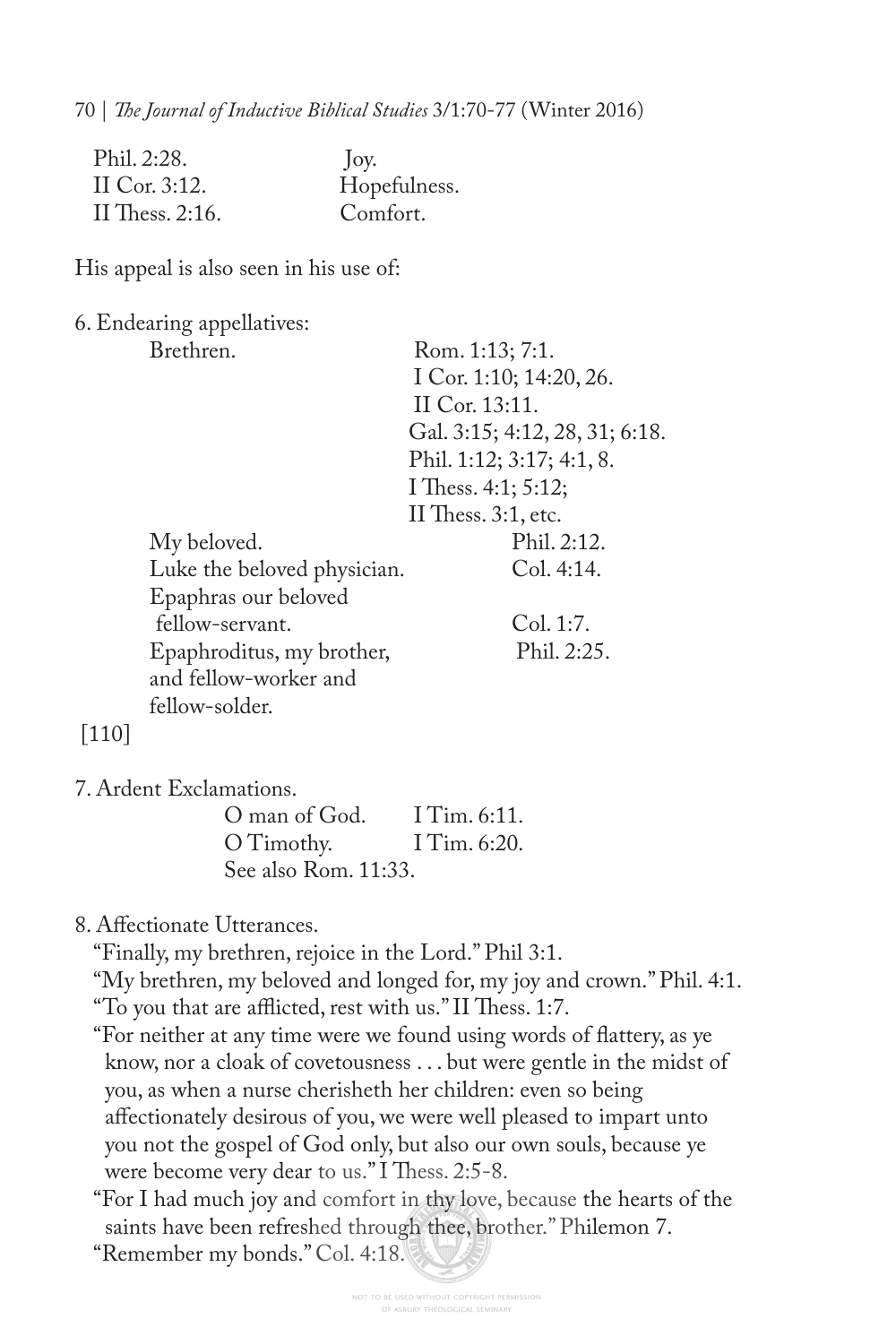Chapter VII Psychological Elements in St. Paul's Appeal (Continued)| 71

- 9. Worshipful Tanksgivings, which breathe love, joy, assurance. See salutations of all his epistles.
- 10. Reverent Benedictions, breathing grace, peace, restfulness. Note the strange mingling of feelings at close of I Cor. 16:21-24. See Ephesians 3:20, 21, and close of all epistles.
- 11. Triumphant testimony to great truths, breathing confdence, trust, assurance, hope, and [111] peace. II Cor. 9:8; 12:9; II Tim. 1:12; II Tim. 4:6-8.
- 12. Prayerful confdences of fellowship: as in Phil. 1:3-11; 3:1; 4:4; Eph. 4:14-19.
- 13. Paul sang and urged others to sing. Acts 16:25; Eph. 5:19; Col. 3:16.
- 14. He sought for proper social expression of the emotions: Eph. 4:31, 32; Col. 3:8; Eph. 4:25; 6:23; I Thess. 5:13. These might be summarized as negative and positive: Negative: bitterness, wrath, anger, clamor, railing, malice, etc. Positive: kindness, tenderness, mercy, pity, generosity (Phil. 4:14-18; Rom. 15:25-28), good cheer (Acts 27:22, 36).
- 15. Paul received some responses from the feelings of others which he did not seek and which were undesirable:

| Envy.     | Acts 14:2, 4, 5, 19.                    |
|-----------|-----------------------------------------|
| Jealousy. | Acts 13:45; 17:5, 13.                   |
| Hate.     | Acts 9:29; 13:50; 21:27, 28; 22:22, 23. |
|           | Mocking. Acts 17:32; 18:6.              |
|           |                                         |

16. In the teaching situations described in the Acts we fnd mingled expressions of feeling on the part of Paul, and a great variety of emotional responses on the part of the people. Some of these might be listed as follows:

### **APPEAL. RESPONSE.**

| "Proclaimed Jesus." | Acts 9:20, 22.      | Wonder and amazement. |
|---------------------|---------------------|-----------------------|
| "Preaching boldly." | Acts 9:28-30.       | Hate.                 |
| "Urged."            | Acts 13:43 ff.      | Wonder.               |
| "Spake out boldly." | Acts 13:46, 48, 52. | Gladness.             |
|                     |                     |                       |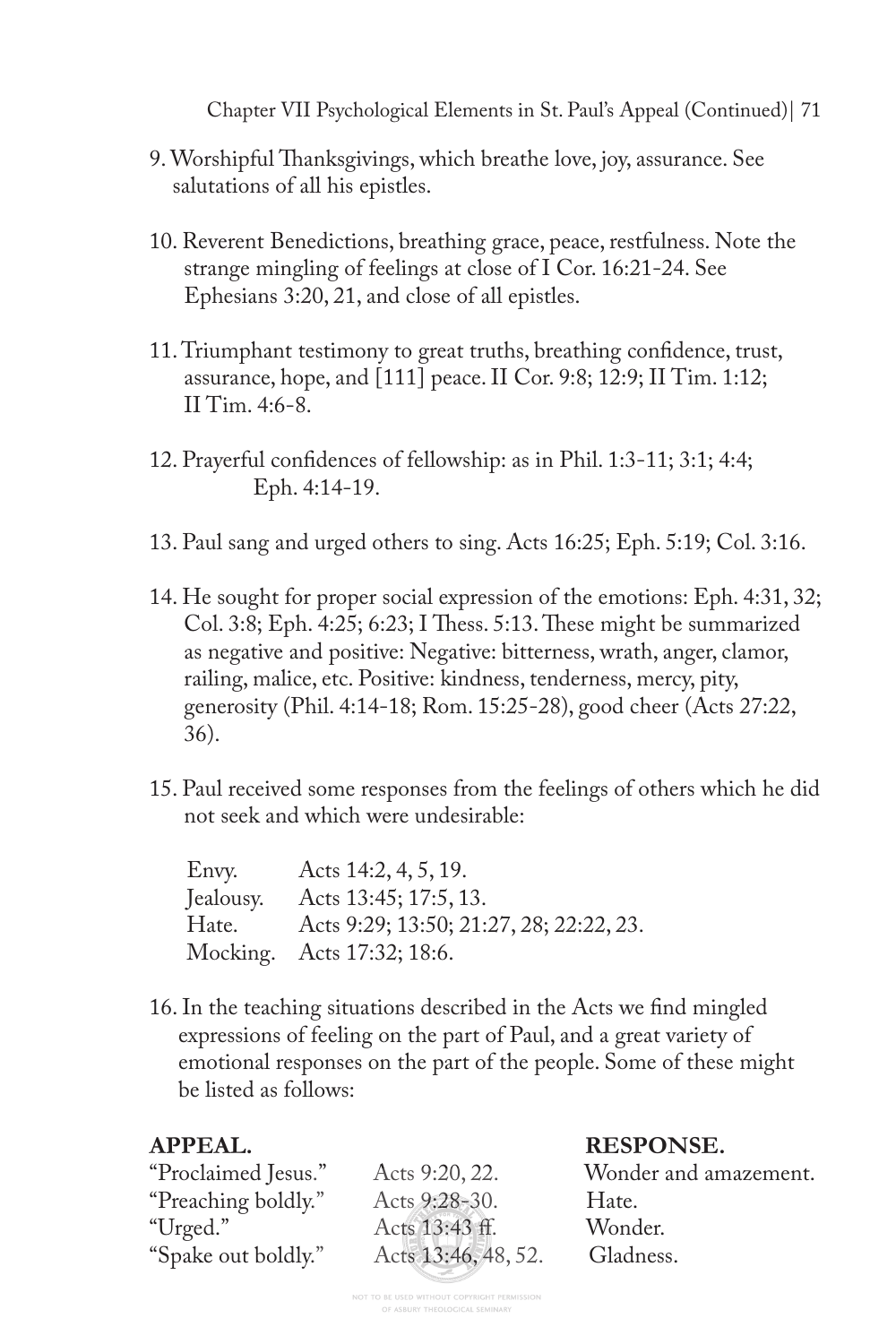72 | *Te Journal of Inductive Biblical Studies* 3/1:72-77 (Winter 2016)

| $[112]$                                       |                 |                                            |                                                     |               |
|-----------------------------------------------|-----------------|--------------------------------------------|-----------------------------------------------------|---------------|
| "So spake."                                   | Acts 14:1.      |                                            | Belief.                                             |               |
| "Said with loud voice." Acts 14:10.           |                 |                                            | Surprise.                                           |               |
| "Rent their garments." Acts 14:14-18.         |                 |                                            | Scarce restrained the<br>multitudes from sacrifice. |               |
| "Sat down and spake." Acts 16:13-15.          |                 |                                            | Belief, hospitality.<br>(Conversation.)             |               |
| "Reasoned in                                  |                 |                                            |                                                     |               |
| market-place."                                | Acts 17:17, 20. |                                            | Wonder.                                             |               |
| "Spake boldly."                               | Acts 19:8-10.   |                                            | "Hardened and                                       |               |
|                                               |                 |                                            | disobedient."                                       |               |
| "Cried out."                                  | Acts 23:6.      |                                            | "A great clamor, a great<br>dissension."            |               |
| "Cheerfully make defense."                    |                 | Acts 24:10.                                |                                                     | Acquiescence. |
| "Reasoned righteousness, self- Acts 24:24, 25 |                 |                                            |                                                     | "Terrified."  |
| control, and judgment to come."               |                 |                                            |                                                     |               |
| "I think myself happy to                      |                 |                                            |                                                     |               |
| make defense."                                |                 | Acts 26:2.                                 |                                                     | Acquiescence. |
| Self-control.                                 |                 | Acts 28:1-6.                               |                                                     | Wonder.       |
| Four times we find                            |                 |                                            |                                                     |               |
| Paul in tears.                                |                 | Acts 20:19, 31;<br>I Cor. 2:4; Phil. 3:18. |                                                     | Endearment.   |

To summarize, we have found that St. Paul appealed to the feelings of others by projecting his own. He did this both in words and actions. In his words he expressed himself to suit the occasion either fervently, vividly, directly, soberly, gently, sympathetically, intimately, afectionately, ardently, joyously, reverently, enthusiastically, or concernedly, and once censoriously (Acts 23:3). His words were accompanied at times by smiles or tears, strength or weakness, prayer or song, courage or [113] self-control, loud cries or quiet conversations, urgent restraints or welcoming gestures, impassioned eloquence or reasoned persuasion.

The feelings aroused by St. Paul in others were various and led to a variety of actions. Some of these feelings are very complex, others less so: love, joy, sympathy, thankfulness, contentment, longing, comfort, trust, wonder, reverence, confidence, generosity, hopefulness, cheer. On certain occasions he purposefully aroused shame, indignation, fear, surprise, dissension, acquiescence. He sought to secure an absence of bitterness, wrath, anger, clamor, railing, and malice. He received some responses from the feelings of others which he did not seek and which were undesirable: envy, jealousy, hate, mocking.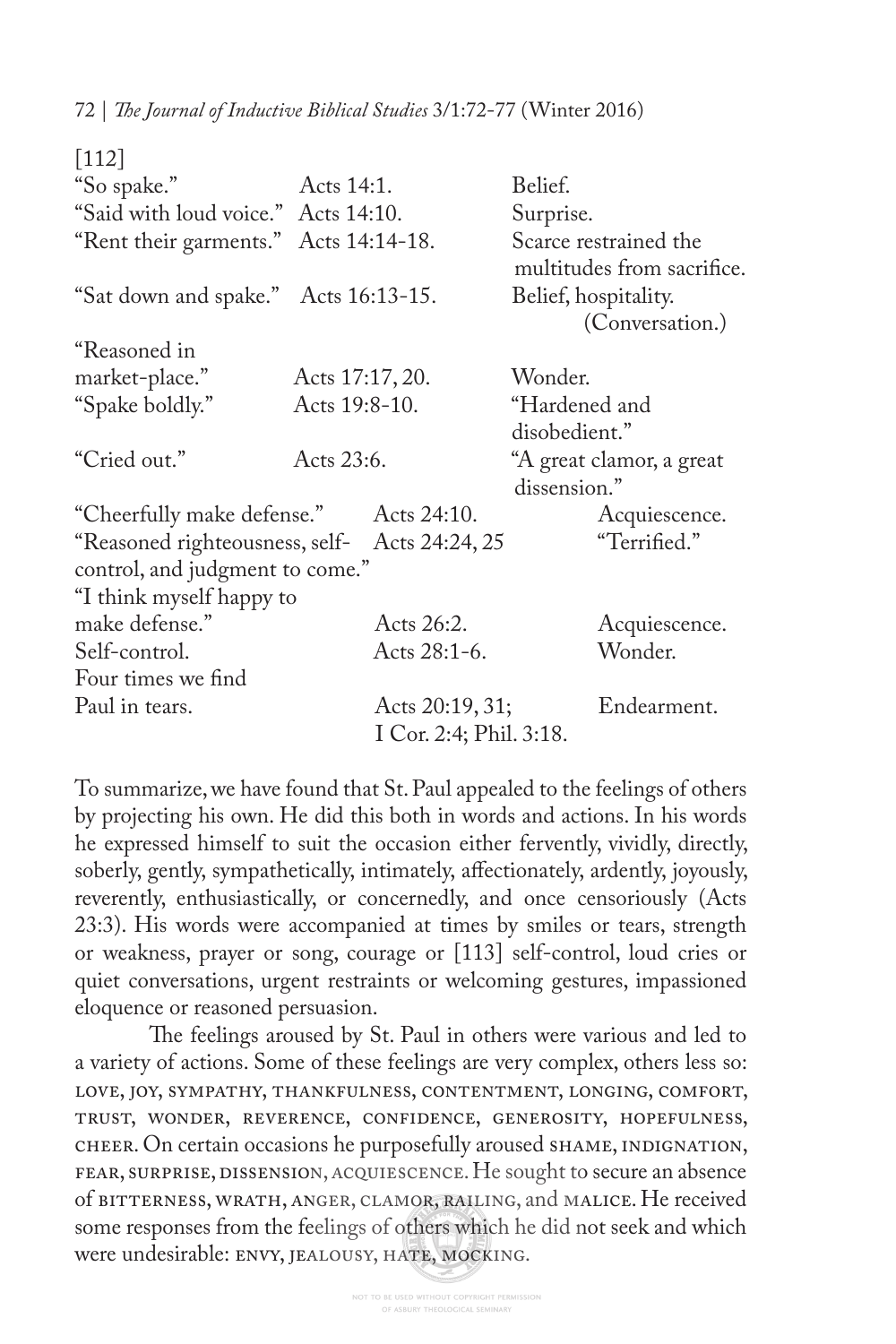I Thess. 5:16-21. Joy, prayer, thanksgiving.

St. Paul not only instructed the intellects and touched the feelings of those he taught, but he also moved their wills.

1. After examining responses from his appeals to the feelings, one can say in the frst place that he educated the will through the feelings. His ideas found expression because they were felt as well as sensed.

How else did he move the will?

- 2. He appealed to the instinct of *imitation*.
	- (1) The *reason* he could appeal to imitation effectually was because he was a teacher who embodied what he taught. He could well say, "Brethren, be ye imitators together of me, and mark them that so walk even as ye have us for an ensample. For many walk," etc.<sup>3</sup> There were other teachers (so-called) whose example was not according to the truth. Neither their lives nor their teachings were worthy of imitation. "This appeal," as Moule says,<sup>4</sup> "was prompted not by egotism or self-confdence, but by [114] single-hearted certainty about his message and his purpose." A sufficient reason indeed, illuminated still further by his injunction: "The things which ye both learned and received and heard and saw in me, these things do: and the God of peace shall be with you."5
	- $(2)$  The *object* of imitation, the supreme example, was really not himself, but Another, whom he followed: "Be ye imitators of me, as I also am of Christ."6 As Calvin says, "He did not prescribe to others what he had not first observed."<sup>7</sup> This is a significant pedagogical principle, as Samuel Johnson<sup>8</sup> has well observed, "Example is always more

- 4. Moule, *Philippian Studies*, 201.
- 5. Phil. 4:9.
- 6. I Cor. 11:1.
- 7. Calvin's *Commentary*, I Cor. 11:1.
- 8. Johnson, Rasselas, Chapter XXII.

<sup>3.</sup> Phil. 3:17. See also I Cor. 4:16.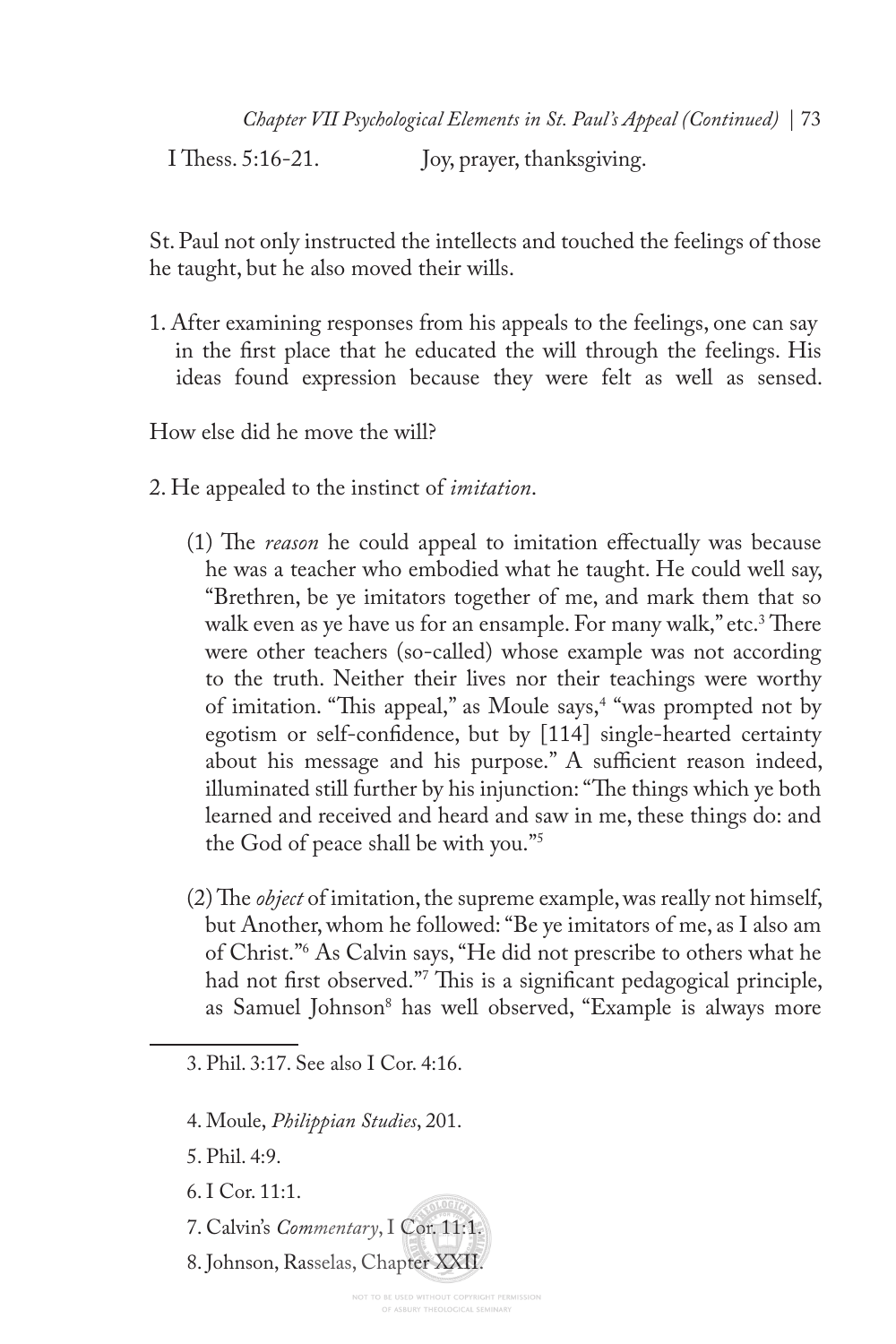#### 74 | *Te Journal of Inductive Biblical Studies* 3/1:74-77 (Winter 2016)

efficacious than precept." Or as Edmund Burke<sup>9</sup> declared, "Example is the school of mankind, and they will learn at no other."

(3) The *manner* of appealing to imitation suggests another important principle of Paul's pedagogy: "Be ye kind one to another, tenderhearted, forgiving each other, *even as God* also in Christ forgave you. Be ye *therefore* imitators of God, as beloved children; and walk in love, *even as Christ* also loved you, and gave himself up for us, an ofering and a sacrifce to God, for an odor of a sweet smell."10 Paul sought to secure right social relations on the basis of imitation: kindness, tender-heartedness, forgiveness, love, God in Christ the supreme example. John Ruskin stated this signifcant principle as follows: "The reason that preaching (and may we not also say teaching) is commonly so inefective, is because it calls on men oftener to work for God, than to behold God working for men." It is a characteristic pedagogical feature of each of St. Paul's Epistles that the practical, hortatory sections [115] are at the close. And it is still a further feature that all his Epistles begin with reverent, uplifting instruction about God. For instance:

 Romans: "…the Gospel of God which…concerning his Son *who… who…*" I Corinthians: "I thank my God always concerning you, for the grace of God *which* was given you in Christ Jesus…that in everything ye are enriched in Him…Jesus Christ *who*," etc. II Corinthians: "Blessed be the God and Father of our Lord Jesus Christ, the Father of all mercies and God of comfort; *who*," etc. Galatians: "God the Father, *who*…Jesus Christ, *who* …" etc. Ephesians: "Blessed be the God and Father of our Lord Jesus Christ, *who* …" etc. Philippians: "I thank my God upon all my remembrance of you…being confdent of this very thing, that he *who* …"etc.

The order of Paul's appeal to the will on the basis of imitation therefore is: frst behold, then act; frst observe, then do; frst believe, then work.

<sup>9.</sup> Burke, *Letter I, On a Regicide Peace*, Vol. V, p. 311.

<sup>10.</sup> Ephesians 4:32—5:1, 2.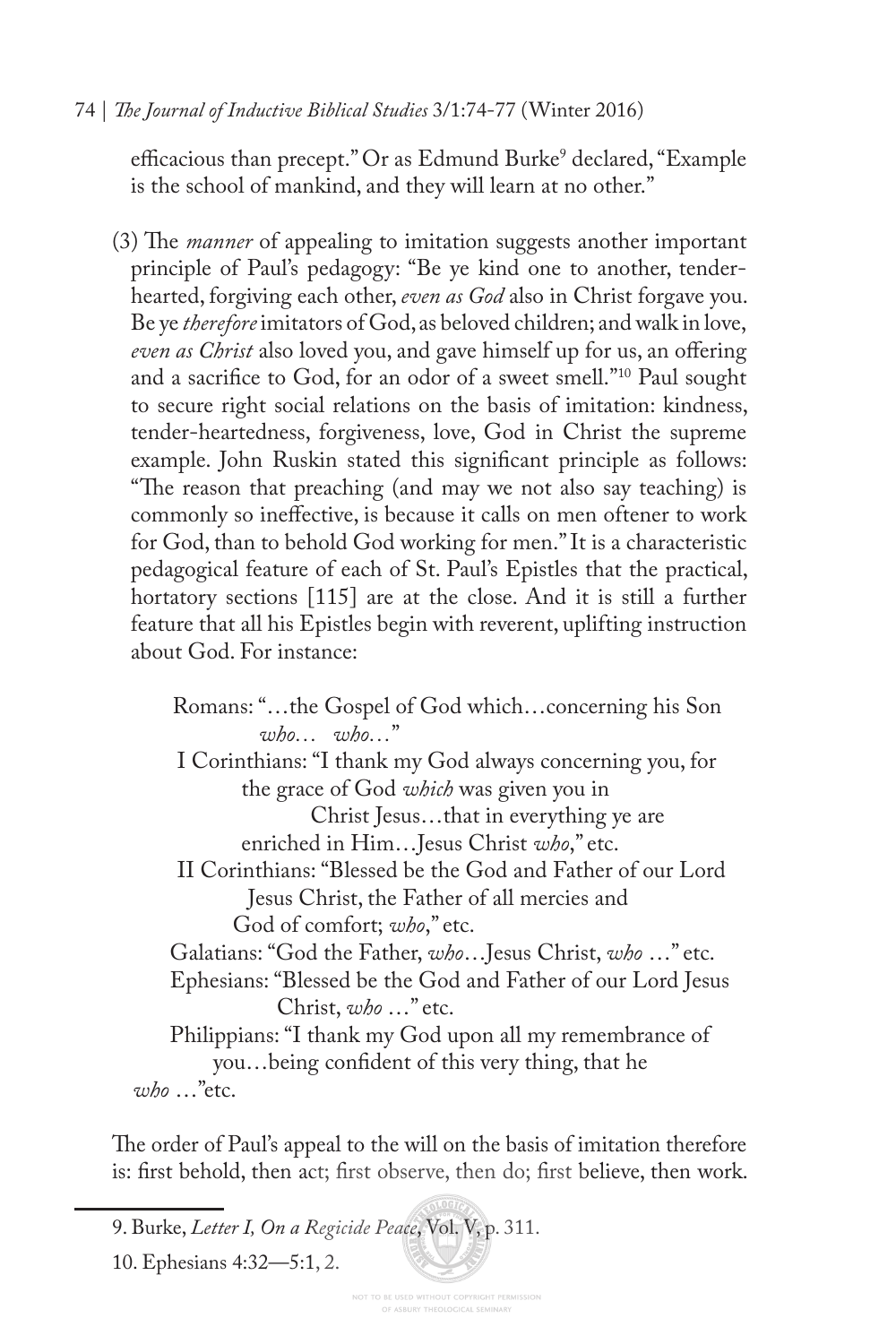This is an important principle for all who would re-teach the teaching of St. Paul.

(4) The *result* of his appeal to this instinct is significant: "And ye became" imitators of us, and of the Lord, having received the word in much afiction, with joy of the Holy Spirit; so that ye became an ensample to all that believe in Macedonia and in Achaia."11 "Even as ye know what manner of men we showed ourselves toward you for your sake…Ye are witnesses, and God also, how holily and righteously and unblameably we behaved ourselves toward you that believe."12 "For ye yourselves know how ye ought to imitate us, for we behaved not ourselves disorderly among you, neither did we eat bread for [116] nought at any man's hand, but in labor and travail, working night and day that we might not be a burden to any of you; not because we have not the right, but to make ourselves and ensample unto you, that ye should imitate us."<sup>13</sup> The two Epistles to the Thessalonians are especially interesting because they mark an attainment and a lapse. In the frst case their attainment had been realized on the basis of imitation; the lapse had come because in Paul's absence they had forgotten his example and were "looking for the Lord" rather than applying themselves to His work. To awaken them from their lapse St. Paul again appeals to them on the basis of imitation, and admonishes them "not to be weary in well-doing."14

3. Paul reinforced his appeal to the will by *suggestion*. This is natural indeed, for as Professor Horne<sup>15</sup> says, "Imitation and suggestion shade imperceptibly into each other, radical distinctions between them being impossible to maintain. Suggestion has the larger connotation, imitation being due to a particular kind of suggestive infuence, *viz.*: 'suggestibility to models, and copies of all sorts.'"16 St. Paul's suggestions were both direct and indirect. The hortatory sections in his Epistles fairly bristle with suggestive elements.

15. Horne, *Psychological Principles of Education*, 278.

16. Quoting Baldwin, *Dictionary of Philosophy and Psychology*, article "Suggestion."

<sup>11.</sup> I Thess. 1:6, 7.

<sup>12.</sup> I Thess. 1:5; 2:10.

<sup>13.</sup> II Thess. 3:9.

<sup>14.</sup> II Thess. 3:13.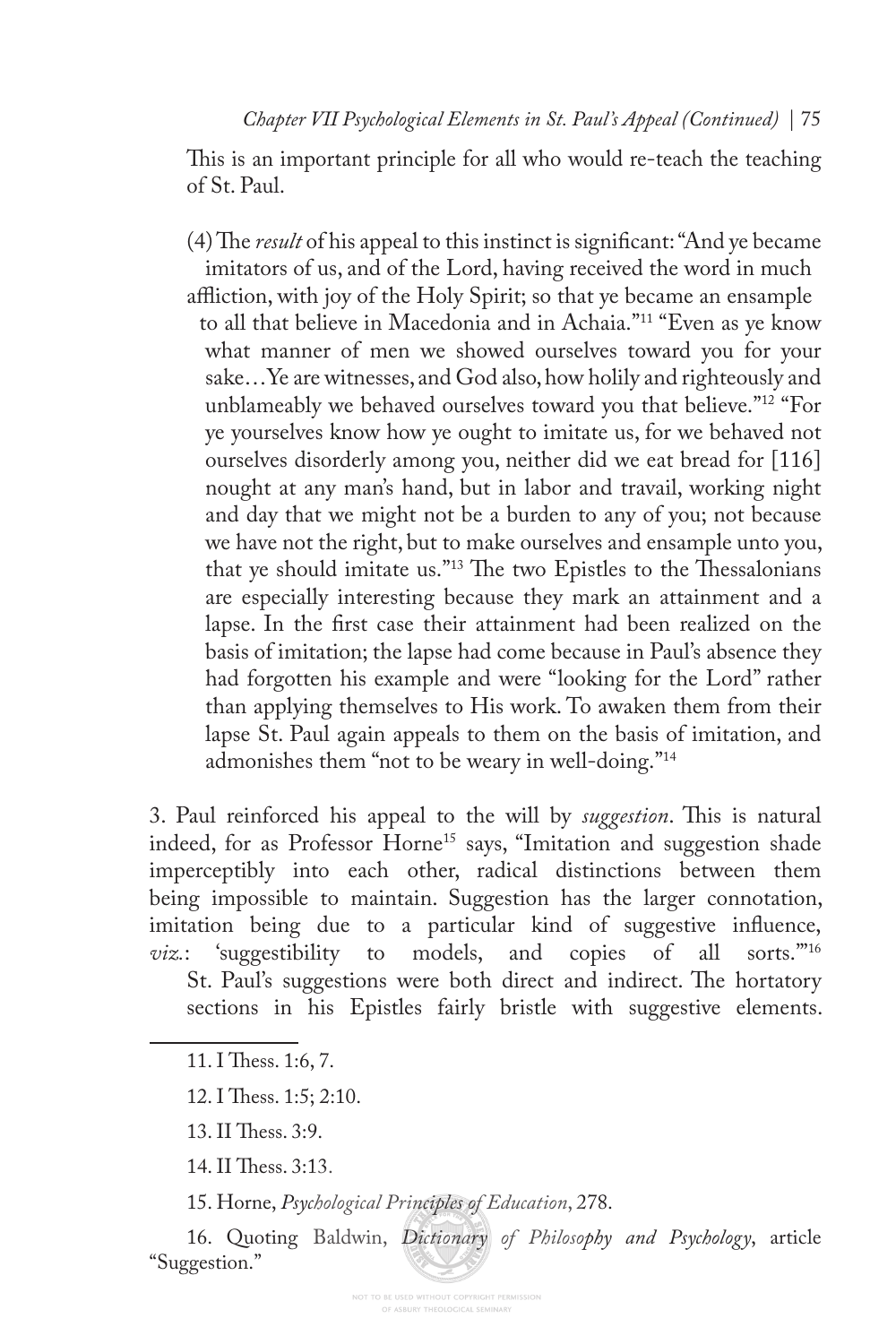#### 76 | *Te Journal of Inductive Biblical Studies* 3/1:76-77 (Winter 2016)

- (1) Under the urge of what he felt to be a divinely appointed commission he frequently used the word **παραγγέλλω**, [a word occurring in Greek Literature from Æschylus, ffth century, and Herodotus, ffth century (B.C.) down, "which means to transmit a message along from one to another, to declare or announce, therefore to command, order, charge" (Thayer).] to give directions concerning  $[117]$  marriage,<sup>17</sup> fidelity to duty,<sup>18</sup> disorderly conduct,<sup>19</sup> physical labor as a means of support (as well as a means of grace!), $20$  or on the other hand trust in the uncertainty of riches, $21$  sound doctrine, $22$  and becoming conduct in worship, especially at the Lord's Supper.<sup>23</sup> Each one of these directions, which are of moral signifcance, are best understood in the light of the circumstances and of the kind of people with whom he was dealing.
- (2) His teachings are suggestive also indirectly. What standards of conduct he held before his pupils! It is especially noteworthy that these suggestions are predominantly *positive*. They were the web and woof of his daily experience, they were expressed further in the content of his teachings. Summarizing what we have already found concerning his aims (Chapter IV) we have such qualities:
	- (a) Of Character, as: love, truthfulness, kindness, hospitality, temperance, industry, prudence, patience, obedience, christlikeness, forbearance, sympathy, diligence, thrift, meekness, loyalty, perseverance, mercy, forgiving spirit, hopefulness, joyfulness, thankfulness, humility, honesty, spirituality, prayerfulness, respect, peaceableness, self-CONTROL.
	- (b) Of Social Relationships, as: GOOD CITIZENSHIP, SOUND BUSINESS, good ethics, respect for rights of others, neighborliness, thoughtfulness, partisanship, no class rivalry, good company . . .

- 18. I Thess. 4:11.
- 19. II Thess. 3:6.
- 20. II Thess. 3:4, 10, 11, 12.
- 21. I Tim. 6:17.
- 22. I Tim. 1:3.
- 23. I Cor. 11:17 f.

<sup>17.</sup> I Cor. 7:10.